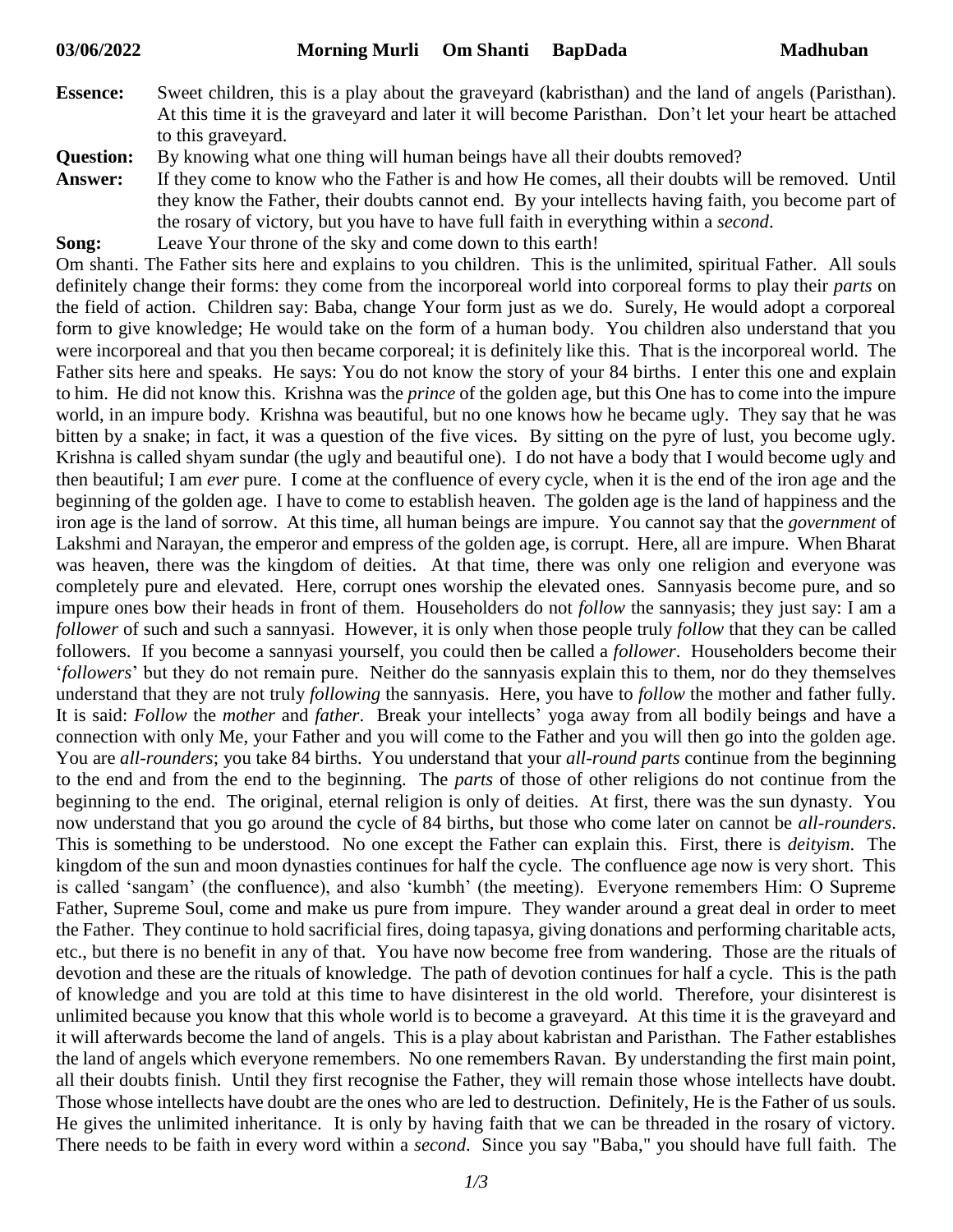Incorporeal is called the Father. In fact, they also called Gandhi "Bapuji" (father), but here, the Bapuji of the *world* is needed. He is *God, the Father* of the *world*. *God, the Father* of the *world*, must be very great; you receive the kingdom of the *world* from Him. The kingdom of Vishnu is established through Brahma. You also understand that you were the masters of the world. You were deities, you then became those who belonged to the moon dynasty, then the merchant dynasty and then the shudra dynasty. Only you children understand all of these things. The Father says: There will be many obstacles in this sacrificial fire of knowledge of Mine. This is the sacrificial fire of the knowledge of Rudra. The fire of destruction is ignited from this sacrificial fire. The whole of the old world will be destroyed and the one deity religion will be established. The Father is explaining to you and telling you the truth. He is telling you the true story of becoming Narayan from an ordinary human. Only now do you hear this story; it has not continued since the beginning of time. The Father says: You have now completed 84 births. Then, there will be your kingdom in the new world. This is the knowledge of Raja Yoga. Only the Supreme Father, the Supreme Soul, has the *knowledge* of easy Raja Yoga. It is also called Raja Yoga of ancient Bharat. The iron age was definitely transformed into the golden age. Destruction too began; that was a question of missiles. There is no question of battles in the golden or silver age; they take place later on. The final war will be with missiles. Earlier, they used to fight with swords, then they started to fire guns, then cannons were invented and now there are *bombs*. How else could the whole world be destroyed? Along with those, there are also *natural calamities*. There is torrential rain and *famine,* etc. Those are all *natural calamities*. For instance, *earthquakes* are called *natural calamities*. What can anyone do about them? Now, if people had taken *insurance* out, who would pay whom? All will die; no one will receive anything. You now have to *insure* everything with the Father. They *insure* themselves on the path of devotion too, but they only receive a shortlived *return*. Here, you *insure* yourselves *directly*. Someone who *insures* everything receives a sovereignty. Baba gives his own example: he gave everything, he *insured* everything *fully* with the Father, and so he receives the *full* sovereignty. However, the rest of this world will be destroyed. This is the land of death. The wealth of some will remain buried in the mud, while the governments will take away that of others. When there is a fire somewhere, or if any disasters happen, looters go there and steal many things. It is now the time of the end. This is why you now have to remember the Father and give help. At this time, all are impure, so no one can establish a pure world. This is the Father's task. They call out to the Father: Come from the incorporeal world, come and adopt a form! The Father says: I have come into the corporeal world and adopted a form, but I do not constantly stay in this one; you cannot ride all day! They show someone riding a bull. They have also shown the fortunate chariot of a human being. Now is this *right*, or is that right? They show a cowshed and also a gaumukh (cow's mouth). They portray someone riding a bull and *knowledge* being given through a cow's mouth. That represents the nectar of knowledge emerging and it too has a meaning. There is even a temple to Gaumukh. Many go to see that temple. They believe that nectar is dripping from the cow's mouth and that they should go and drink that. There are seven hundred steps down to get there. In fact, this one is the greatest Gaumukh. They also make a lot of effort to go to Amarnath, although there is nothing there. They are all cheats. They have shown Shankar relating a story to Parvati, but Parvati was not so degraded that he would have had to sit and relate religious stories to her. People also spend a lot of money building temples, etc. The Father says: By spending so much of your money, you have wasted all the money. You were once so *solvent* and you have now become *insolvent*. However, I have now come to make you *solvent* again. You children understand that you have come to the Father to take your inheritance. The Father is now giving you children this inheritance. Bharat is the *birthplace* of the Supreme Father, the Supreme Soul, and so this is the greatest pilgrimage place. The Father comes and purifies all the impure ones. If the Father's name were in the Gita, all would come here and offer flowers. No one except the Father can bring salvation. Bharat is the greatest pilgrimage place but no one knows this. Otherwise, just as the Father's praise is limitless, so there is also the praise of Bharat. It is Bharat that becomes *hell* and *heaven*. The limitless praise is of *heaven*, whereas the limitless defamation is of *hell*. You children are now becoming the masters of the land of truth. You have come here to take the unlimited inheritance from Baba. The Father says: Manmanabhav! Remove your intellects' yoga from everyone else and remember Me alone. You will become pure by having remembrance. You have to take the inheritance by imbibing *knowledge*. Everyone receives the inheritance of liberation-in-life, but only those who study Raja Yoga receive the inheritance of heaven as well. Everyone will receive liberation: He will take everyone back home. The Father says: I am the Death of all Deaths.